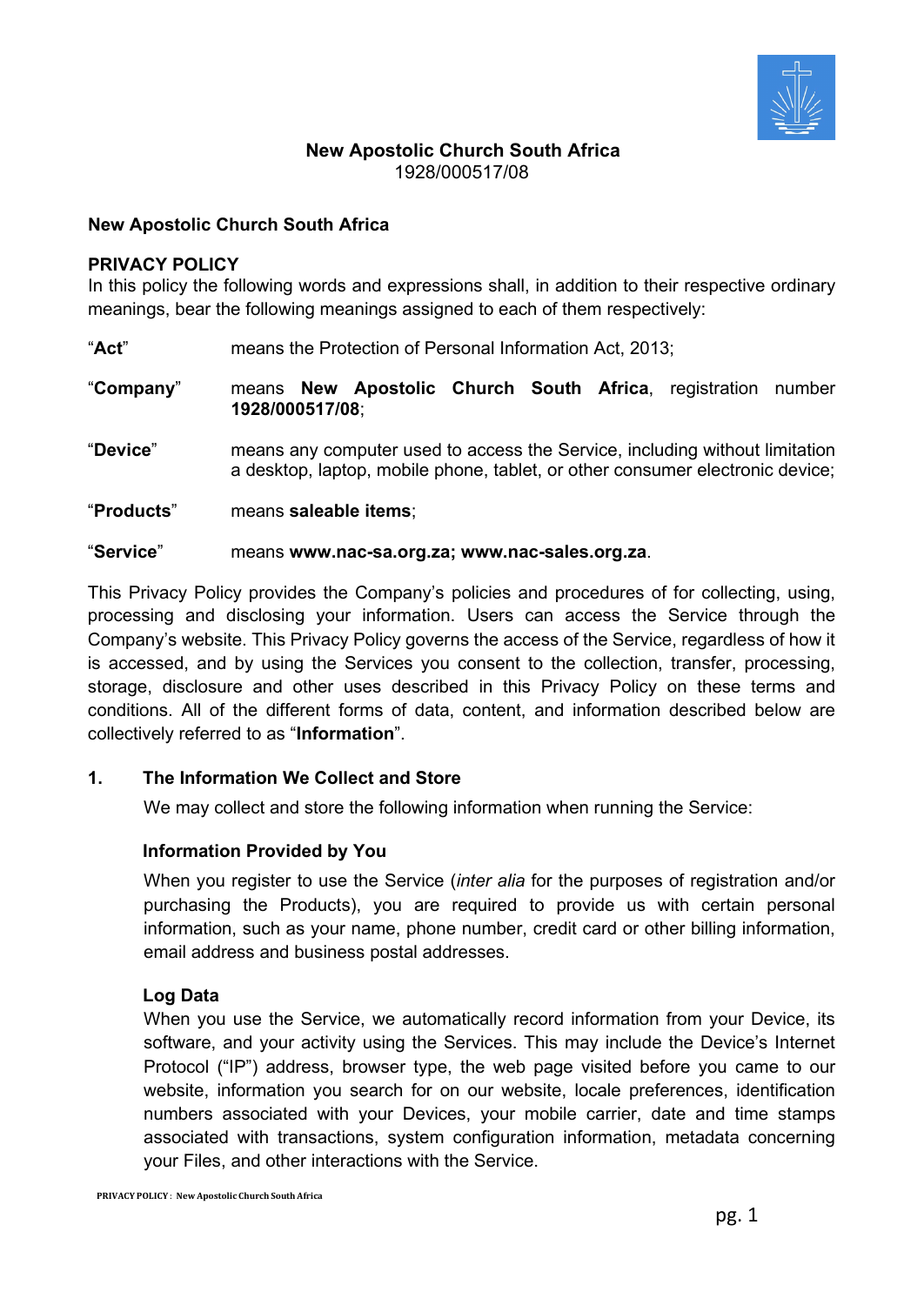

# **Cookies**

We may also use "cookies" to collect information and improve our Services. A cookie is a small data file that we transfer to your Device. We may use "persistent cookies" to save your registration ID and login password for future logins to the Service. We may use "session ID cookies" to enable certain features of the Service, to better understand how you interact with the Service and to monitor aggregate usage and web traffic routing on the Service. You can instruct your browser, by changing its options, to stop accepting cookies or to prompt you before accepting a cookie from the websites you visit. If you do not accept cookies, however, you may not be able to use all aspects of the Service.

# **2. How We Use Personal Information Personal Information**

In the course of using the Service, we may collect personal information that can be used to contact or identify you ("**Personal Information**"). Personal Information is or may be used: (i) to provide and improve our Service and/or Products, (ii) to administer your use of the Service, (iii) to better understand your needs and interests, (iv) to personalize and improve your experience, and (v) to provide or offer software updates and Product announcements. If you no longer wish to receive communications from us, please follow the "unsubscribe" instructions provided in any of those communications or update your [Profile](https://www.dropbox.com/account/settings) information.

# **Analytics**

We also collect some information (ourselves or using third party services) using logging and cookies, such as IP address, which can sometimes be correlated with Personal Information. We use this information for the above purposes and to monitor and analyze use of the Service, for the Service's technical administration, to increase our Service's functionality and user-friendliness, and to verify users have the authorization needed for the Service to process their requests.

## **3. Information Sharing and Disclosure**

## **Your Use**

We do not display your information to other users of the Service. You can review and revise your information at any time. We do not sell your Information to any third party.

# **Service Providers, Business Partners and Others**

We may use certain trusted third-party companies and individuals to help us provide, analyze, and improve the Service (including but not limited to data storage, maintenance services, database management, web analytics, payment processing, and improvement of the Service's features). These third parties may have access to your information only for purposes of performing these tasks on our behalf and under obligations similar to those in this Privacy Policy.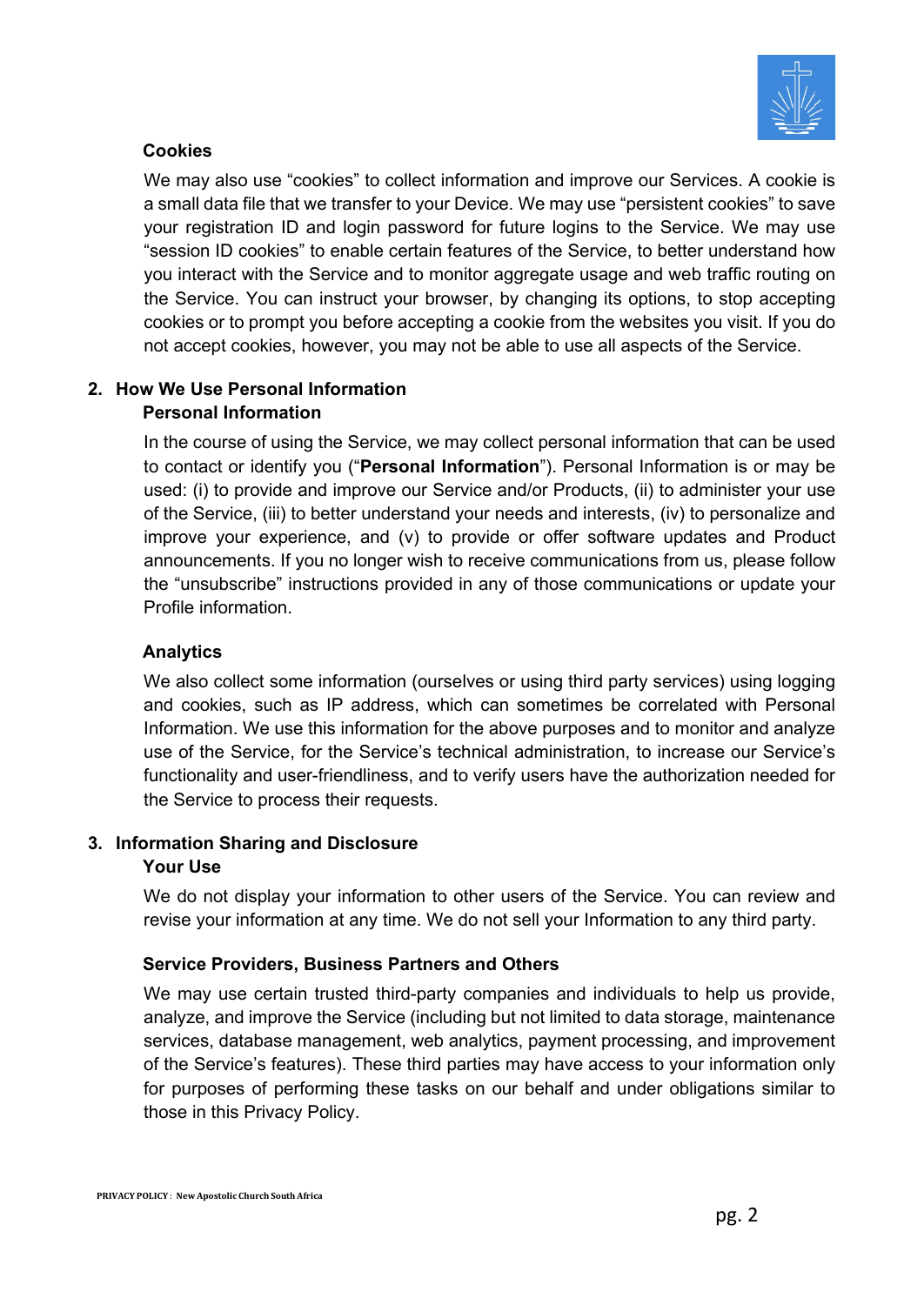

# **Compliance with Laws and Law Enforcement Requests; Protection of the Company's Rights**

We may disclose to third parties' files stored in your account and information about you that we collect when we have a good faith belief that disclosure is reasonably necessary in order to:

in order to comply with a law, including the Act;

in order protect the safety of any person from death or serious bodily injury;

prevent fraud or abuse; or

to protect the Company's property rights.

## **Non-private or Non-Personal Information**

We may disclose your non-private, aggregated, or otherwise non-personal information, such as usage statistics of our Service.

## **4. Changing or Deleting Your Information**

If you are a registered user, you may review, update, correct or delete the Personal Information provided in your registration or account profile by changing your "account settings." If your personally identifiable information changes, or if you no longer desire our service, you may update or delete it by making the change on your [account settings.](https://www.dropbox.com/account/settings) In some cases, we may retain copies of your information if required by law. For questions about your Personal Information on our Service, please contact info@nac-sa.org.za.

### **5. Data Retention**

We will retain your information for as long as your account is active or as needed to provide you services. If you wish to cancel your account or request that we no longer use your information to provide you services, you may delete your account. We may retain and use your information in order to comply with our legal obligations, resolve disputes, and enforce our agreements. Consistent with these requirements, we will try to delete your information quickly upon request. Please note, however, that there might be latency in deleting information from our servers and backed-up versions might exist after deletion.

## **6. Security**

The security of your information is important to us. When you enter sensitive information (such as a credit card number) on our order forms, we encrypt the transmission of that information using secure socket layer technology (SSL).